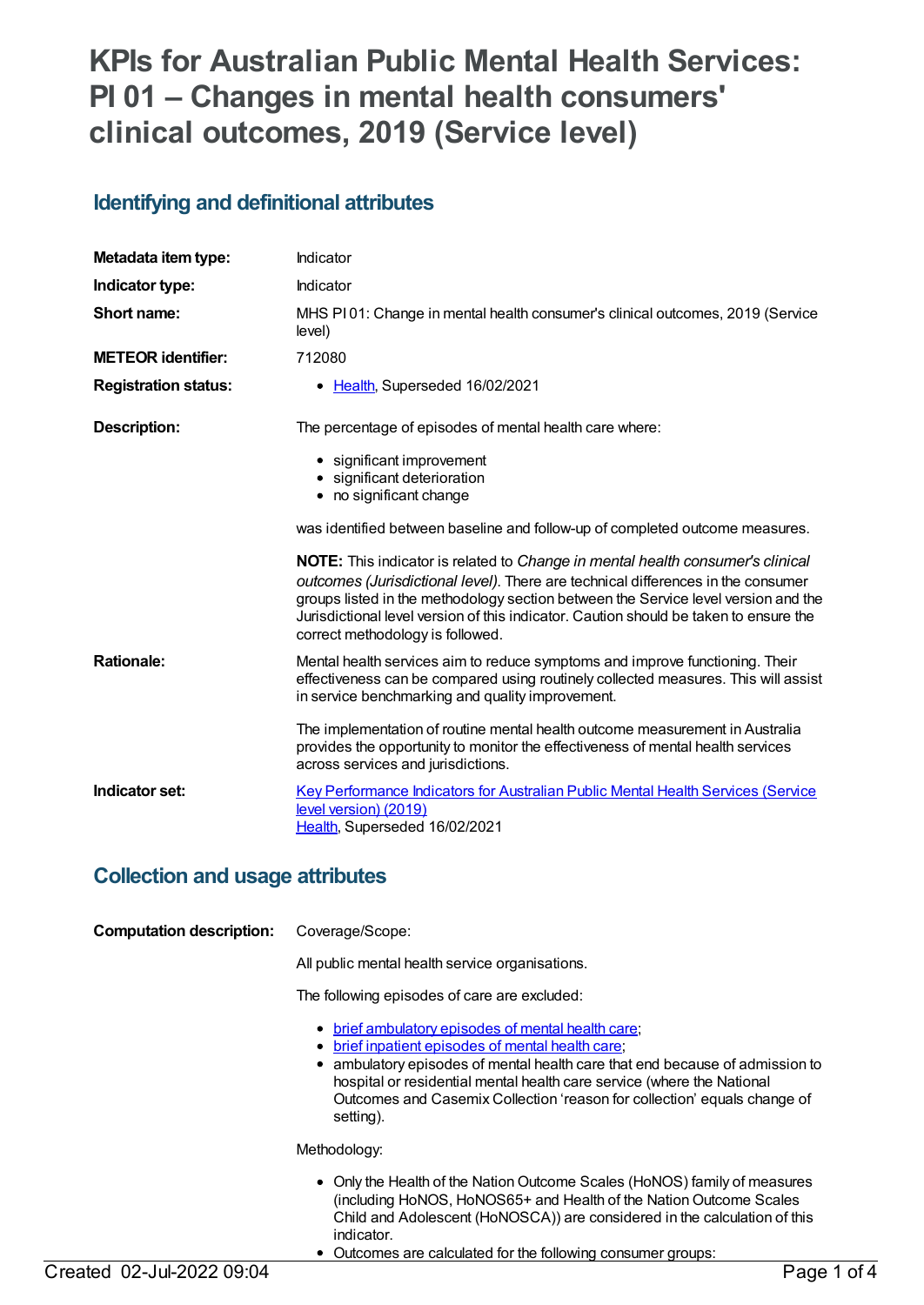\* Group A: Consumers separated from hospital. All people who were discharged from an acute admitted patient mental health care service within the reference period. Scores should be calculated as the difference between the total score recorded at admission (the 'baseline') and discharge (the 'follow-up').

\* Group B: Consumers discharged from ambulatory care. All people who were discharged from an ambulatory care episode within the reference period. Scores should be calculated as the difference between the total score recorded at admission to the episode (the 'baseline'), and discharge from the episode (the 'follow-up'). Ambulatory episodes that are completed because the consumer was admitted to hospital or residential mental health care must be excluded from the analysis that is, where the NOCC 'reason for collection' equals change of setting.

\* Group C: Consumers in ongoing ambulatory care. All people who have an 'open' ambulatory episode of care at the end of the reference period. Scores should be calculated as the difference between the total score recorded on the first occasion rated within the reference period which will be either admission or review, (the 'baseline') and the last occasion rated which will be a review (the 'follow-up') in the same reference period.

\* Group D: Consumers discharged from residential mental health care. All people who were discharged from a residential mental health service unit within the reference period, excluding statistical separations. Scores should be calculated as the difference between the total score recorded at admission (the 'baseline') and discharge (the 'follow-up').

- Group change analyses can only be determined for episodes of care where both baseline and follow-up ratings are present. This excludes specific episodes defined by the NOCC data collection protocol as not requiring follow-up as well as episodes where either the baseline or follow-up measure is not available.
- The total score is determined for each individual baseline and follow-up score. This is the sum total of the 12 HoNOS/HoNOS65+ scales or the first 13 items of the 15 HoNOSCA. Where one or more of the HoNOS, HoNOS65+ or HoNOSCA items have not been completed correctly, the collection occasion should only be regarded as valid and complete if: \* For the HoNOS/HoNOS65+, a minimum of 10 of the 12 items have a valid severity rating (i.e. a rating of either 0, 1, 2, 3 or 4);

\* For the HoNOSCA, a minimum of 11 of the first 13 items have a valid severity rating;

\* There are no corrections made for missing items.

- Scores are classified as outcomes measures, i.e. 'significant improvement', 'significant deterioration' or 'no significant change', based on the effect size statistic.
- The reference period for this indicator is typically a single financial year, and the impact of modifying the reference period is unknown.

#### Definition notes:

- For the purposes of this key performance indicator, a medium effect size of 0.5 is used to assign outcome scores to the three outcome categories. A medium effect size is equivalent to an individual change score of at least one half (0.5) of a standard deviation.
- Individual episodes are classified as either: 'significant improvement' if the effect size index is greater than or equal to positive 0.5; 'significant deterioration' if the effect size index is less than or equal to negative 0.5; or 'no change' if the index is greater than negative 0.5 and less than positive 0.5.
- Analyses of the 2010–11 national pool of NOCC data identified that for: Inpatient and ambulatory settings- a four point threshold indicates a medium effect size. In practice this means an individual change score of at least four points equates to a medium effect size and significant change. This threshold is the same for all three HoNOS measures.

\* Residential settings- a five point threshold indicates a medium effect size. In practice this means an individual change score of a least five points equates to a medium effect size and significant change. There was only sufficient data to construct the HoNOS measure.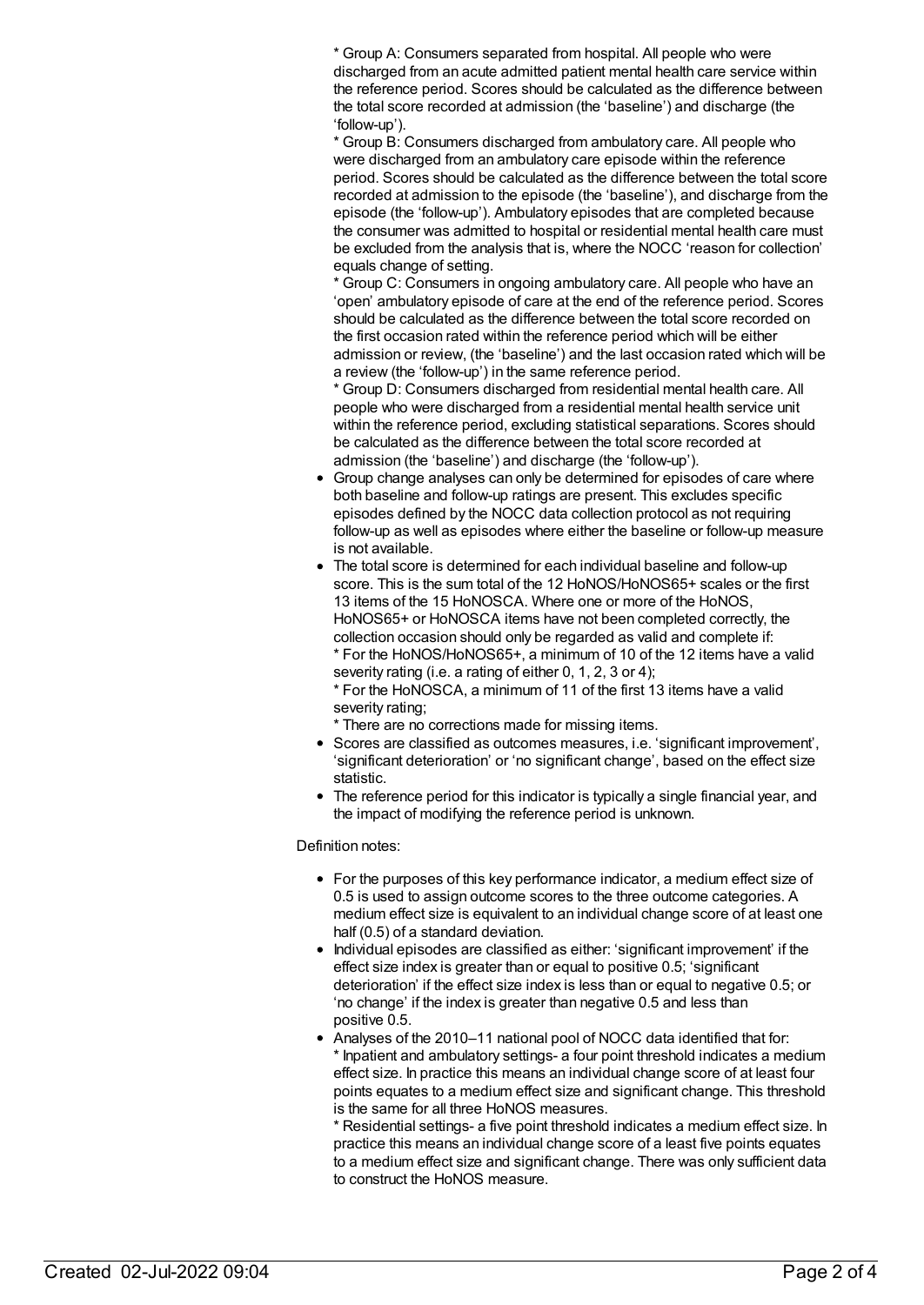| <b>Computation:</b> | (Numerator $\div$ Denominator) x 100                                                                                                                                                                                                                                                                   |
|---------------------|--------------------------------------------------------------------------------------------------------------------------------------------------------------------------------------------------------------------------------------------------------------------------------------------------------|
|                     | Calculated separately for each consumer group.                                                                                                                                                                                                                                                         |
| Numerator:          | Number of completed or ongoing episodes of mental health care with completed<br>outcome measures, partitioned by mental health setting, where significant<br>improvement/significant deterioration/no significant change was identified between<br>baseline and follow-up within the reference period. |
| Denominator:        | Number of completed or ongoing episodes of mental health care with completed<br>outcome measures, partitioned by mental health setting within the reference period.                                                                                                                                    |
| Disaggregation:     | Service variables: target population (adult only)                                                                                                                                                                                                                                                      |
|                     | Consumer attributes: diagnosis, age, Socio-Economic Indexes for Areas (SEIFA),<br>remoteness, Indigenous status                                                                                                                                                                                        |

## **Representational attributes**

| <b>Representation class:</b> | Percentage    |
|------------------------------|---------------|
| Data type:                   | Real          |
| Unit of measure:             | Service event |
| Format:                      | N[NN].N       |
|                              |               |

## **Indicator conceptual framework**

| <b>Framework and</b> | Effective |
|----------------------|-----------|
| dimensions:          |           |
|                      |           |

### **Accountability attributes**

| <b>Benchmark:</b>                                  | Levels at which the indicator can be useful for benchmarking:                                                                                                                                                                                                                                                                                                                                                                                                                                                                                          |
|----------------------------------------------------|--------------------------------------------------------------------------------------------------------------------------------------------------------------------------------------------------------------------------------------------------------------------------------------------------------------------------------------------------------------------------------------------------------------------------------------------------------------------------------------------------------------------------------------------------------|
|                                                    | $\bullet$ service unit<br>• mental health service organisation<br>• regional group of services<br>• state/territory.                                                                                                                                                                                                                                                                                                                                                                                                                                   |
| Further data development /<br>collection required: | The NOCC maintained by the Australian Government Department of Health<br>compiles all state and territory consumer outcomes data on an annual data<br>submission basis. However, the NOCC does not allow linkage of episodes of care<br>across financial years.                                                                                                                                                                                                                                                                                        |
|                                                    | This limitation does not exist for states and territories own data sets.                                                                                                                                                                                                                                                                                                                                                                                                                                                                               |
|                                                    | A proxy solution using a subset of episodes, which have commenced within the<br>same financial year, are used for producing this indicator from the NOCC.<br>Compared to data constructed from state and territory data sets and using<br>complete episodes, this limitation is likely to result in calculation of the indicator<br>based on a significantly smaller pool of episodes. It may also have a systematic<br>effect on apparent results on this indicator, but the direction and size of this effect<br>has not been systematically tested. |
|                                                    | Longer term, a process is needed that allows data reported by states and<br>territories to the NOCC for consumers who begin an episode in a given year to be<br>tracked when the episode continues into subsequent years. Work is underway to<br>build an episode identifier into the NOCC. Additionally, consistent, cross-year use<br>of service identifiers and unique identifiers for consumers is necessary to enable<br>full capacity to construct this indicator.                                                                               |